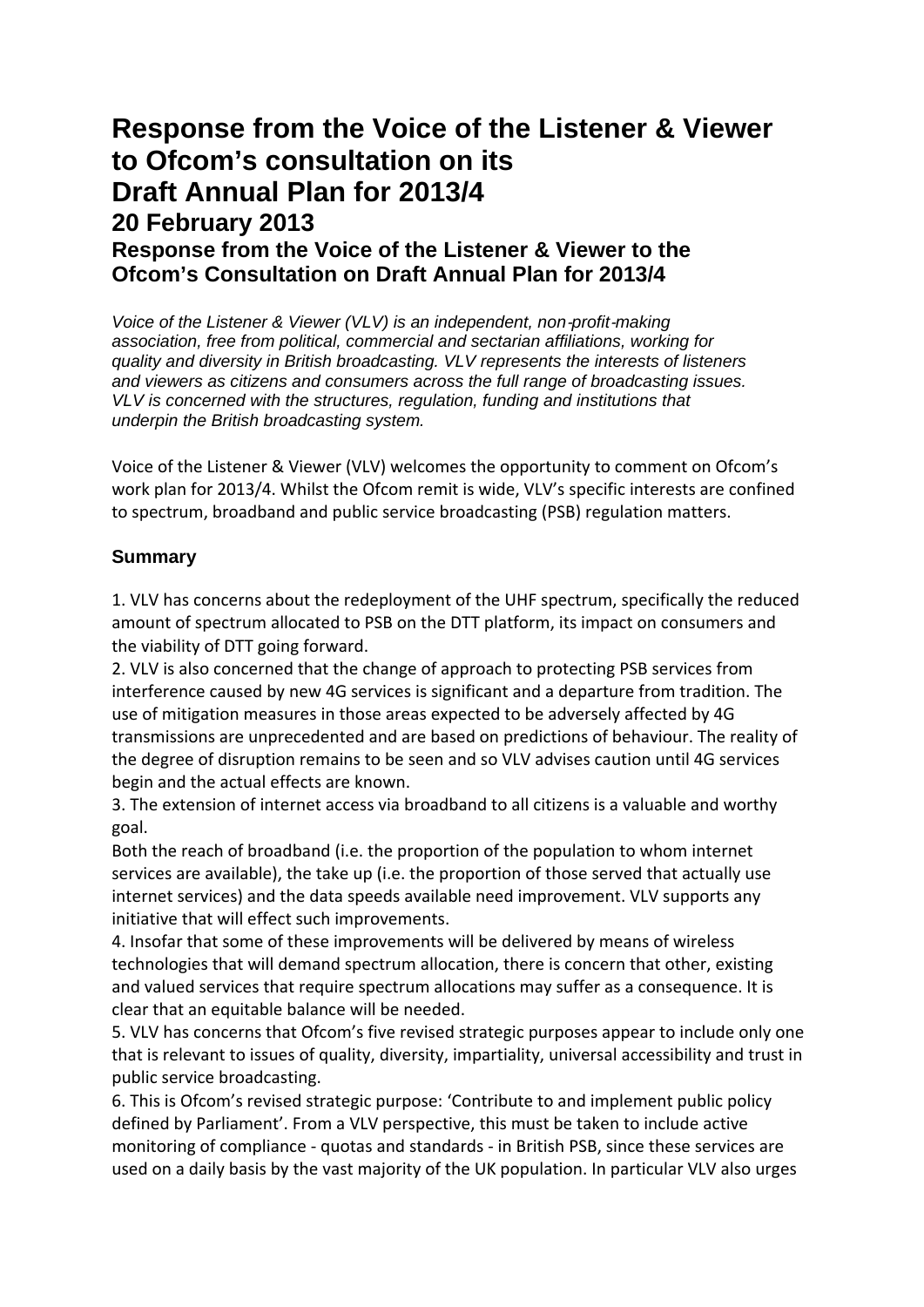Ofcom to seek appropriate remedies in respect of the continuing decline of investment in PSB content creation.

7. VLV notes and appreciate the work that Ofcom has completed to date on media pluralism and on the definition and concept of a 'fit and proper person', applied as a criterion of licence-holding, as existing law requires. VLV urges continued readiness to comment and where appropriate intervene on these matters.

## **1. INTRODUCTION**

VLV welcomes this opportunity to commen**t** on the Ofcom work plan for the coming year. It isappreciated that the scope of the Ofcom remit is wide and has at its core the interests of thecommunity at large.

1. The five priority areas identified by Ofcom are relevant and important. Section 4 is useful in expanding on the details of the proposed approach. The report would have been easier to read and appreciate had it been structured according to these priorities.

2. The reports listed in 2.2 and published over the last few months that provide data on market trends are a valuable contribution to our understanding of the changes in consumer behaviour and the potential of technology changes. Whilst convergence in the communications market, with its blurring of the traditional boundaries between communications service provision, has been known and expected for many years**;** its rapid acceleration during the last few years of the introduction of new devices and technologies and the consumers' take up of the services they support has been marked**,** indicating a need to recognise the speed of change and its consequences for traditional market and service delivery models.

3. It is vital therefore that the correct balance is struck between maintaining long standing traditions that have served consumers well in the past and introducing new approaches to planning that recognise the power and value of changes in the market place.

4. Section 2 of the consultation report provides a good summary of the detailed trends which will shape the communications market in the future and Section 3 provides a summary ofthe consequential strategy required to deal with those trends. It would appear that this strategy corresponds with the market trends and takes a liberal view of regulation but retains powers to intervene where appropriate.

5. VLV cautiously welcomes this approach and the statements on its spectrum strategy in Section 3.33 but will be alert to developments under the second item listed that relates to balancing the needs of other spectrum users**,** specifically **public service broadcasters.** 6. VLV interests are concentrated on the following*:*

 $\Box$  Spectrum issues, specifically including broadband extension, which impacts on and is closely linked to spectrum matters and

 $\Box$  Broadcasting regulation, specifically the public service remit, cross media ownership and the relicensing programme for Channels 3, 4 and 5.

and so our response below is limited to these two areas.

7. It is noted that**,** whilst DTT and its future adaptation is given prominence in this work plan**,** there is no clear plan to give DAB a similar migration plan (beyond the known intent to effect a switchover of FM). The two services are very different in several respects but DAB technology is old and in need of upgrading.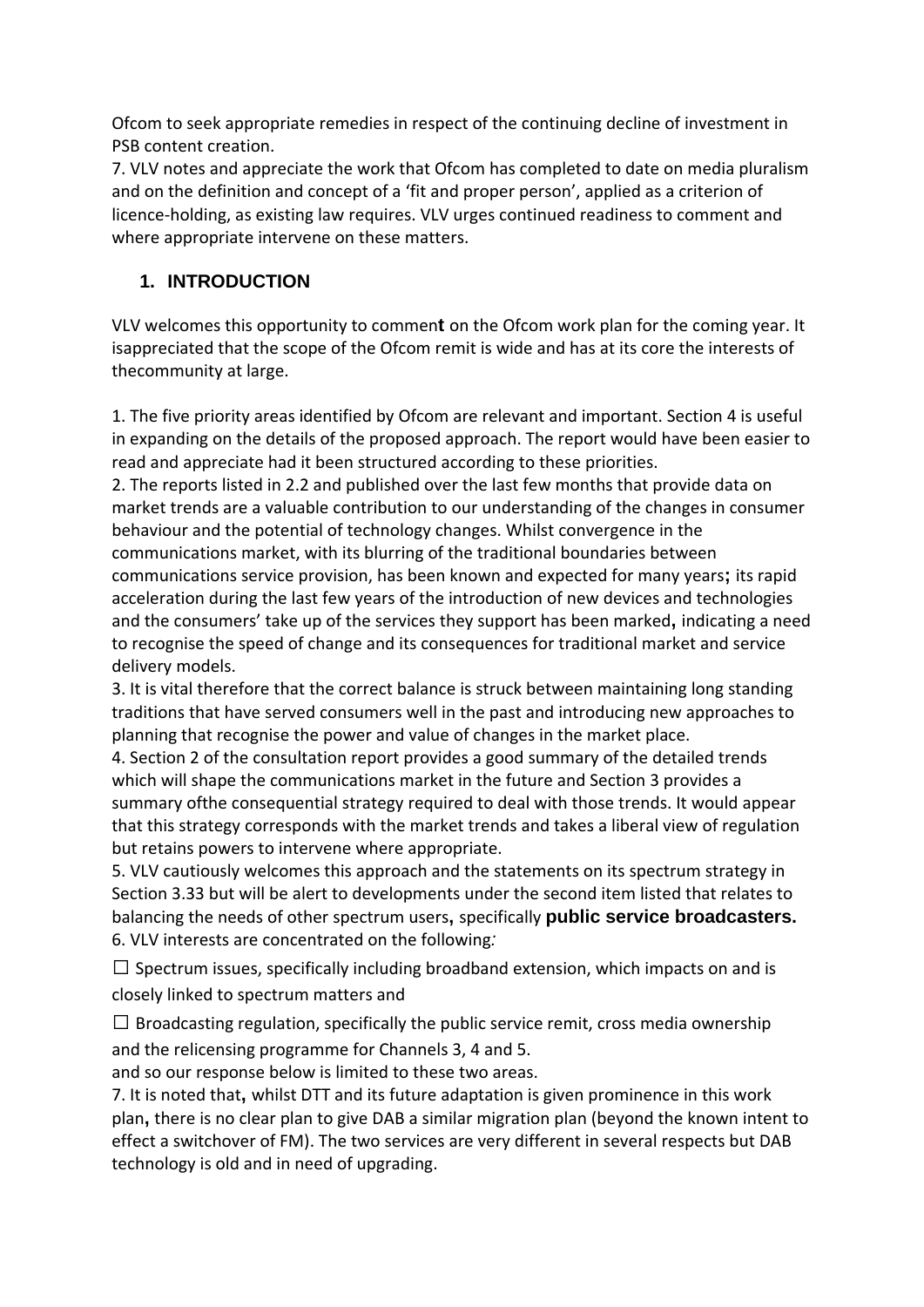#### **2. SPECTRUM**

1. It is recognised that the electromagnetic spectrum is a finite resource that must be deployed in the interests of the nation as a whole and that our use of it in the UK has to be coordinated with our near geographic neighbours. It is also recognised that international standards in communications technology have an important effect on policy.

2. As a result of the recently completed Digital Television Switchover (DTVSO) project a substantial amount of spectrum in the UHF band is now being reclaimed and more will be reclaimed later, for use in supporting other services that require additional spectrum resources, specifically mobile communications. Whilst VLV recognises the need for this redeployment, it also has deep concerns about how it has been planned.

3. VLV understands that digital methods of transmission require less spectrum to deliver more services than had been necessary for its predecessor ‐ analogue technology. However, VLV has concerns about the steady erosion of the amount of spectrum allocated to PSB as a result of increasing demands from other sectors – specifically mobile communications – and the relaxation of the rules that protect this spectrum from interference. Whilst it may be appropriate to adopt a market led model in the planning and regulation of communications services it is right and proper that PSB interests are protected robustly.

4. VLV has deep concerns that, for the first time in the history of PSB, large scale interference from other services using an adjacent spectrum allocation will be allowed consciously to have a detrimental effect on the ability of consumers to receive PSB transmissions. Whilst it is said that mitigating steps will be taken to deal with this matter at no cost to the listeners and viewers of these services, this is the first time that this situation has been brought about and so VLV wishes to record its reservations about government intentions in relation to PSB. VLV will observe the progress of the introduction of 4G in the 800 MHz band with keen interest.

5. VLV has responded to various consultations on this issue in the past and has specific concerns about the implications of the work plan and those that will follow in future years as the demands on spectrum change and intensify. Whilst the current auction for the use of the 800MHz spectrum block released from the UHF band as a result of DTVSO is a *fait accompli* and will result in interference to those viewers receiving their DTV signals in the vicinity of new 4G mobile masts and handsets, it is understood that the same process may be repeated in the not too distant future in the 700 MHz band.

6. The reclamation of the 800 and 700 MHz bands puts considerable pressure on the DTT platform. VLV is very alarmed by the statement in section 5.27 suggesting that the 600 MHz band of currently unallocated spectrum may be treated as "interim". IT will seek early clarification of the meaning of this wording. DTT must be allowed to compete without undue limitations caused by insufficient amounts of protected and reliably available spectrum.

7. It is possible therefore that the proposed work plan will not be confined to a few consumers being affected in a single event; rather there will be a continual need for consumers to be disrupted and inconvenienced over the next decade as 4G systems and other technologies are implemented in reclaimed UHF spectrum. This will inevitably lead to additional costs (not counting any mitigation provisions) when consumers will be forced into purchasing new TV sets or set top boxes to replace those that may only be a few years old, in order that they may continue to receive DTT services that may have migrated to a new technical standard. It is understood that these new standards are necessary so that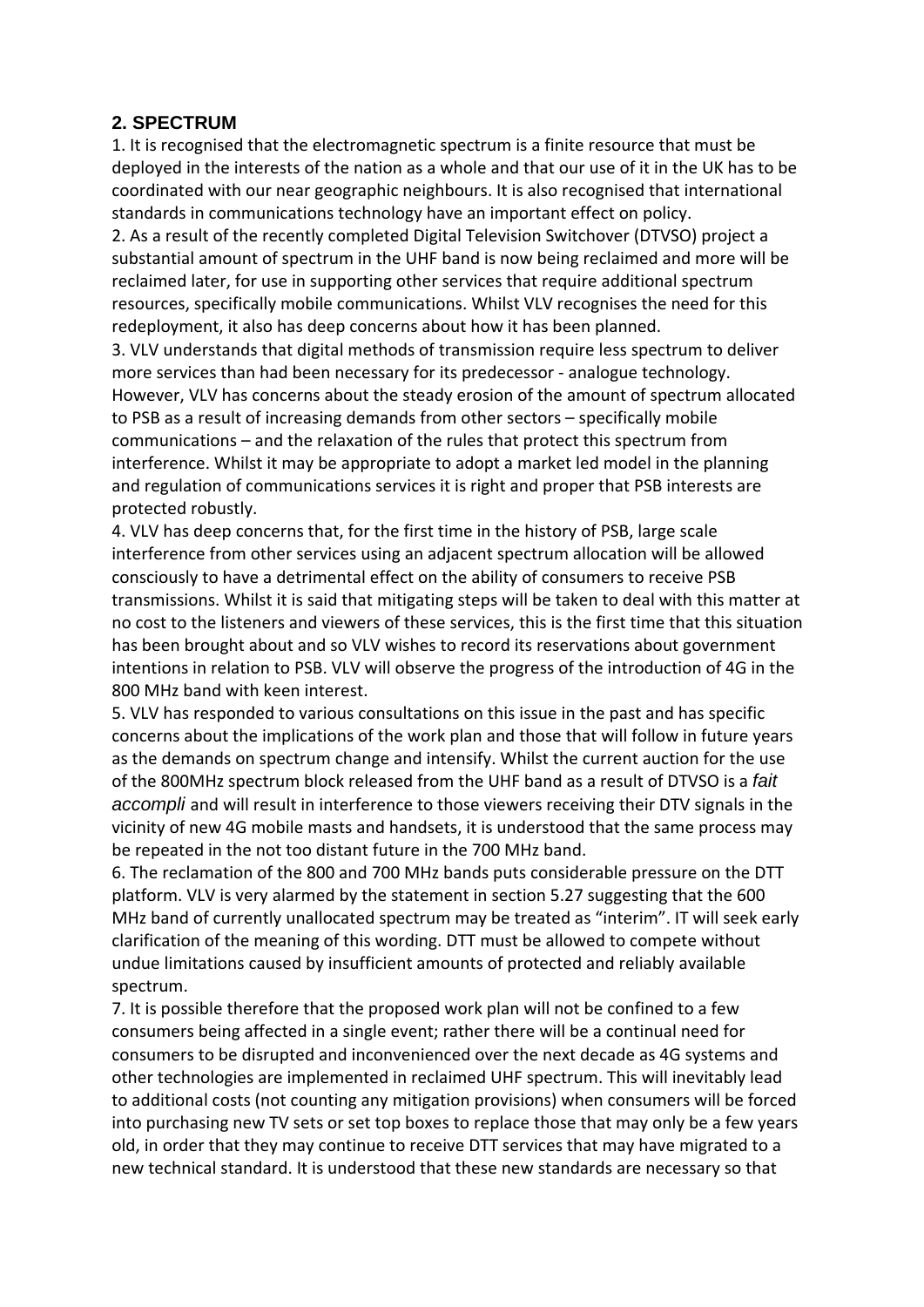less spectrum will be required than with currently deployed technology. All costs of reorganising the DTT platform associated with the deployment of 4G should be borne solely by the mobile operators.

8. It behoves Government to be open and honest with consumers about the longer term objectives, not only the short term reach of this work plan, in relation to PSB services and the spectrum allocated to them, the need to adapt new standards and the impact that this has on consumers over a period of time. Given the particular need to manage the UHF spectrum over the next decade VLV wishes to see a clear migration strategy for the DTT platform and the services it carries and to see that strategy submitted to public comment. 9. In addition to these concerns about the direct effect of 4G services on DTT PSB, there are also concerns about the effects of the use of 'White Space' and other spectrum sharing services in the UHF bands that remain allocated in principle primarily to DTT/PSB – rather than dedicated, as has been the historical norm – that could easily lead to a degradation in the quality of DTT services if the spectrum is not given adequate management. Specifically it is expected that Ofcom will treat any disruption to DTT services as a result of White Space devices with the highest priority and urgency. VLV welcomes the commitments expressed in clauses 6.17 and 6.18.

10. It is recognised that the provision of better and more widely available internet services is beneficial to the UK economy at large. The provision of these services will, as has been highlighted above, place an increased demand on scarce spectrum.

11. By providing a high speed internet service it is possible that over a long period of time the need for broadcasting as we know it today, together with its use of dedicated spectrum, will diminish because the content can be delivered to a variety of connected devices via the internet. Whilst this is an attractive prospect, the cost efficiency of broadcasting and the reliability of its delivery of the same content to many people simultaneously is significant and highly valued. The social and community value of the same shared experience should not be underestimated.

### **2. PSB REGULATION**

1. VLV welcomes the statements on participation in clauses 3.34 to 3.37.

2. VLV notes that investment in programme content by the public service broadcasters has continued to fall. VLV considers that this continuing loss of investment has adverse consequences for the quality and diversity of programmes and it urges Ofcom to work with both Government and broadcasters to reverse this process. This is important not only for UK viewers and listeners but also for the UK content creation industry.

3. In the five years from 2007-2011 investment in first-run, original television content has reduced by these amounts:

#### **Channel % Reduction**

BBC 15 ITV 22 Channel 4 18 Channel 5 27

4. When this loss of investment is analysed in terms of different television genres as provided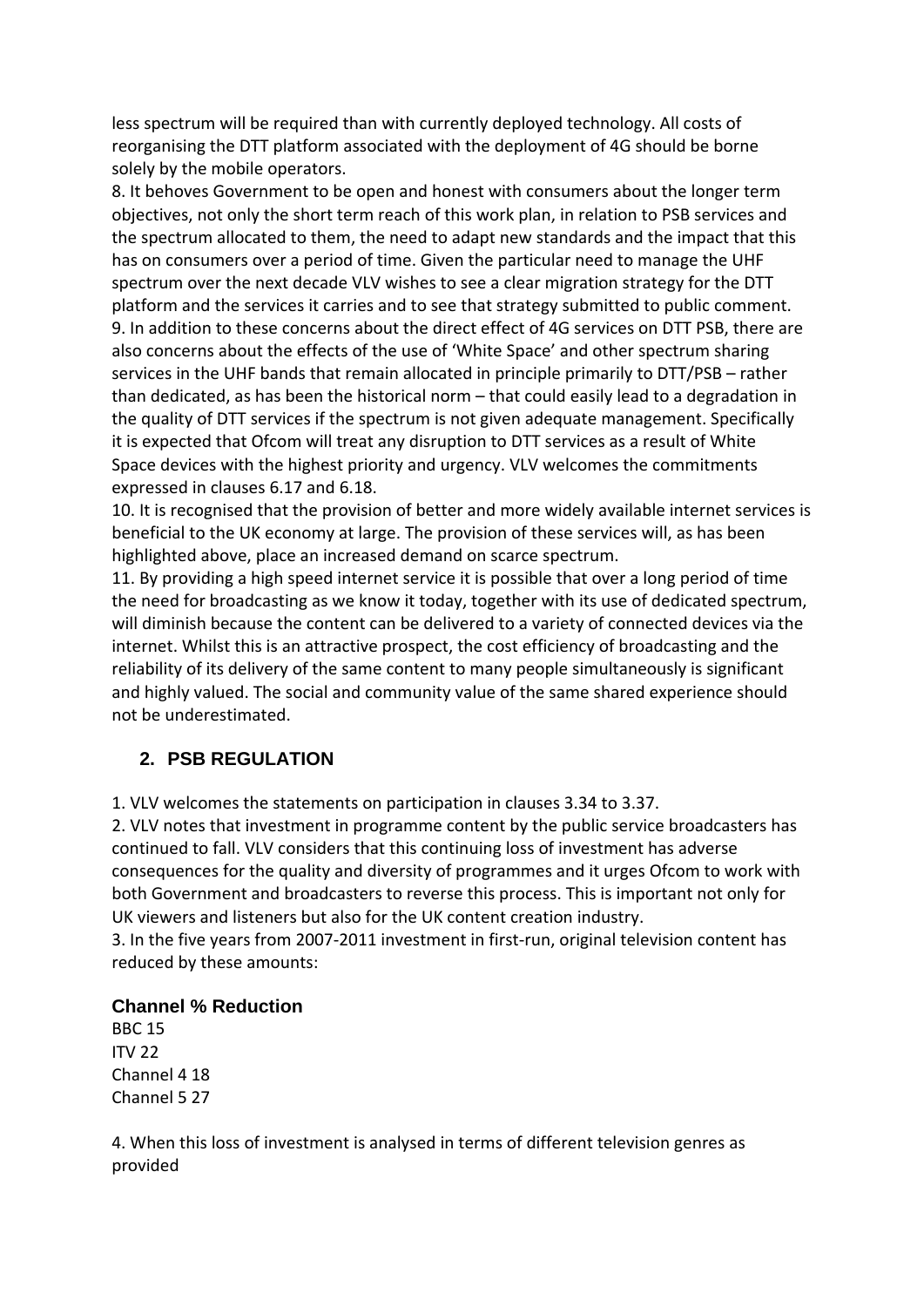by the five public service broadcasters (BBC, ITV1, C4, S4C and C5) there are some equally disturbing findings. For example, between 2007 and 2011 spending on first‐run programming reduced as follows:

### **Genre % Reduction**

News & Current Affairs 15 Education 33 Factual 16 Drama & Soaps 30 Children 17

5. Looking at the overall spend on children's programmes, including repeats and bought‐in material, then investment has gone down by 22% from 2007‐11. VLV urges that Ofcom, in consultation with Government, seeks improvements in the service that PSBs offer to children.

6. By contrast, if you look at the statistics for investment in first run feature films for television in 2011, you find that while investment has risen very significantly (by 196% over the five years) the actual amount spent is only 12% of total expenditure on what are probably largely popular but imported, 'second run' foreign films.

7. Some actual spend figures, rather than percentages, may illuminate the value placed on different genres by all the public service broadcasters in 2011. The spend in that year for all hours of output in selected genres (first run and bought in) was as follows:

### **Genre Spend £m**

Drama and soaps 642 Sport 481 Factual 462 News & current affairs 307 Feature films 228 Children 102 Education 18

8. Despite the overall loss of investment over time, it should be noted that the British PSBs by and large maintain a high proportion of spend on original production. So, for example, this stands at:

### **Genre % Spend**

News & current affairs 100 Factual 97 Children 86 Drama & Soaps 84

9. That these significant proportions of investment in new, first-run programmes have been maintained is in large measure due to the quota requirements laid out in the 2003 Communications Act and to the requirements in the BBC's Charter and Agreement.